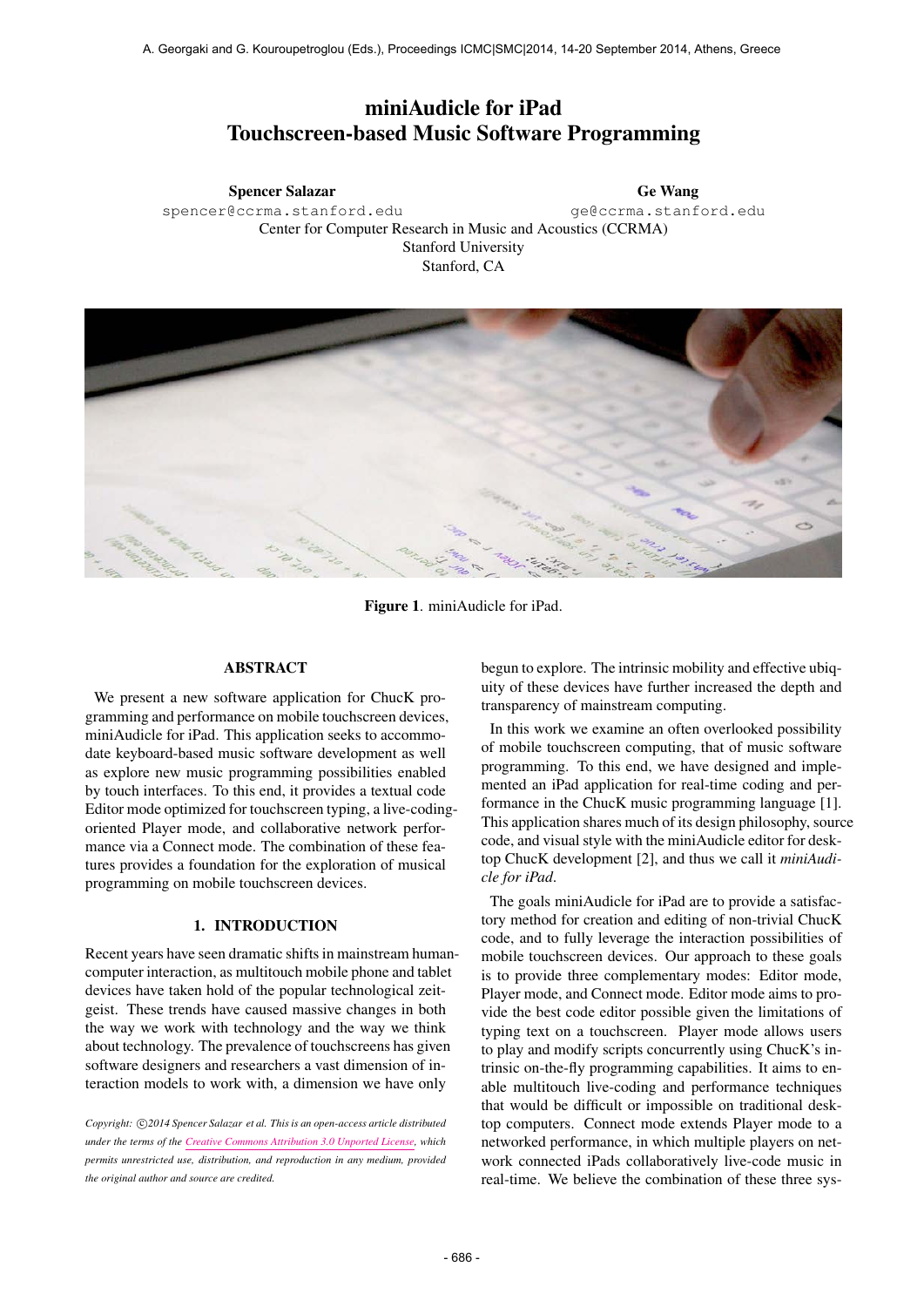tems makes miniAudicle for iPad a compelling mobile system for music programming and live coding.

## 2. RELATED WORK

Naturally, much of this work draws from desktop computerbased environments for music programming, such as the original desktop miniAudicle [2], the Audicle [3], and SuperCollider [4]. Each of these systems combines conventional code development with performative interfaces, explicitly enabling live coding of music [5]. The CoAudicle extends musical live-coding to interactive network-enhanced performance between multiple performers [6].

More recent developments in live-coding software systems have lead to ixi lang, which complements SuperCollider with a domain-specific language designed for livecoding [7], and Overtone, which uses the Clojure programming language to control SuperCollider's core synthesis engine [8]. Ableton's Live software is not technically a programming system, but its model of sequencing distinct musical "objects" has influenced our development of mini-Audicle for iPad's Player mode [9].

In the domain of general purpose computing, TouchDevelop is a touch-based text programming environment designed for use on mobile phones, in which programming constructs are selected from a context-aware list, diminishing the dependence on keyboard-based text input [10]. Codea is a Lua-based software development system for iPad in which text editing is supplemented with touch gestures for parameter editing and mapping [11]. Many canonical interactions for music sequencing and programming on a touchscreen device can be traced back to the Reactable [12] and the work of Davidson and Han [13], two early explorations of the application of touchscreen technology to computer music.

A number of software applications from iPhone developer Smule have begun to delineate the space of possibilities for mobile music computing [14]. Ocarina is both a musical instrument, designed uniquely around the iPhone's interaction capabilities, and a musical/social experience, in which performers tune in to each others' musical renditions around the world [15]. World Stage takes this model a step further, by congregating groups of users into a live "American Idol"-like panel for critiquing and rating performances on a mobile phone instrument [16]. The conceptual background of these endeavors stems from research in the Princeton Laptop Orchestra [17], the Stanford Laptop Orchestra [18], and the Small Musically Expressive Laptop Toolkit [19]. Each of these efforts examines the explicit affordances of the laptop as a musical instrument in its own right, rather than as a generic unit of computing.

#### 3. BACKGROUND AND MOTIVATIONS

In our experience, mobile touchscreen devices have been largely overlooked for use in computer music software development. As these technologies have become widespread, it is not sufficient to sit back and watch inappropriate, preexisting interaction models be forced into the mobile touchscreen metaphor. Rather, it is incumbent upon the research

community to explore how best to leverage the unique assets and drawbacks of this new paradigm, which is evidently here to stay. Similar trends might be seen in the shift in computer music from mainframes and dedicated synthesizers to the personal computer in the 1980s, and then to the laptop, now ubiquitous in modern computer music performance practice. As these computing paradigms gave way from one to another, the software tools and interaction metaphors adjusted to better take advantage of the dominant paradigm.

Therefore, our overriding design philosophy for miniAudicle for iPad was not to transplant a desktop software development environment to a tablet, but to consider what interactions the tablet might best provide for us. At the same time, it is not entirely reasonable to completely discard the desktop metaphor, which, in our case, is that of typing code into an editor. Ultimately, the fundamental unit of ChucK programming is text.

For these reasons we have firstly sought to create the best code editing interface we could for a touchscreen device. Typing extensive text documents on touchscreens is widely considered undesirable. However, using a variety of popular techniques like syntax highlighting, auto-completion, and extended keyboards, we can optimize this experience. With these techniques, the number of keystrokes required to enter code is significantly reduced, as is the number of input errors produced in doing so. Additional interaction techniques can improve the text editing experience beyond what is available on the desktop. For example, one might tap a unit generator typename in the code window to bring up a list of alternative unit generators of the same category (e.g. oscillators, filters, reverbs). Tapping a numeric literal could bring up a slider to set the value, where a one-finger swipe adjusts the value and a two finger pinch changes the granularity of those adjustments.

Secondly, we believe that live-coding performance is a fundamental aspect of computer music programming, and contend that the mobile touchscreen paradigm is uniquely equipped to support this style of computing. Live-coding often involves the control and processing of many scraps of code, with multiple programs interacting in multiple levels of intricacy. Direct manipulation, the quintessential feature of a multitouch screen, might allow large groups of "units" — individual ChucK scripts — to be efficiently and rapidly controlled in real-time. This is the basis of miniAudicle for iPad's *Player* mode, in which a user assembles and interacts with any number of ChucK programs simultaneously.

Furthermore, we fundamentally believe in the power of the network. As seen in Ocarina, World Stage, and related systems, musical interactions mediated by a widearea computer network can create unique musical experiences among its users. These interactions are distinctive from those possible in the real world, being effectively anonymous and instantaneous, and having the potential to engage countless users on a massive scale. We have sought to apply these concepts to musical live-coding in *Connect* mode, an extension to Player mode that enables collaborative musical programming over the network.

Lastly, we are interested in the physicality of the tablet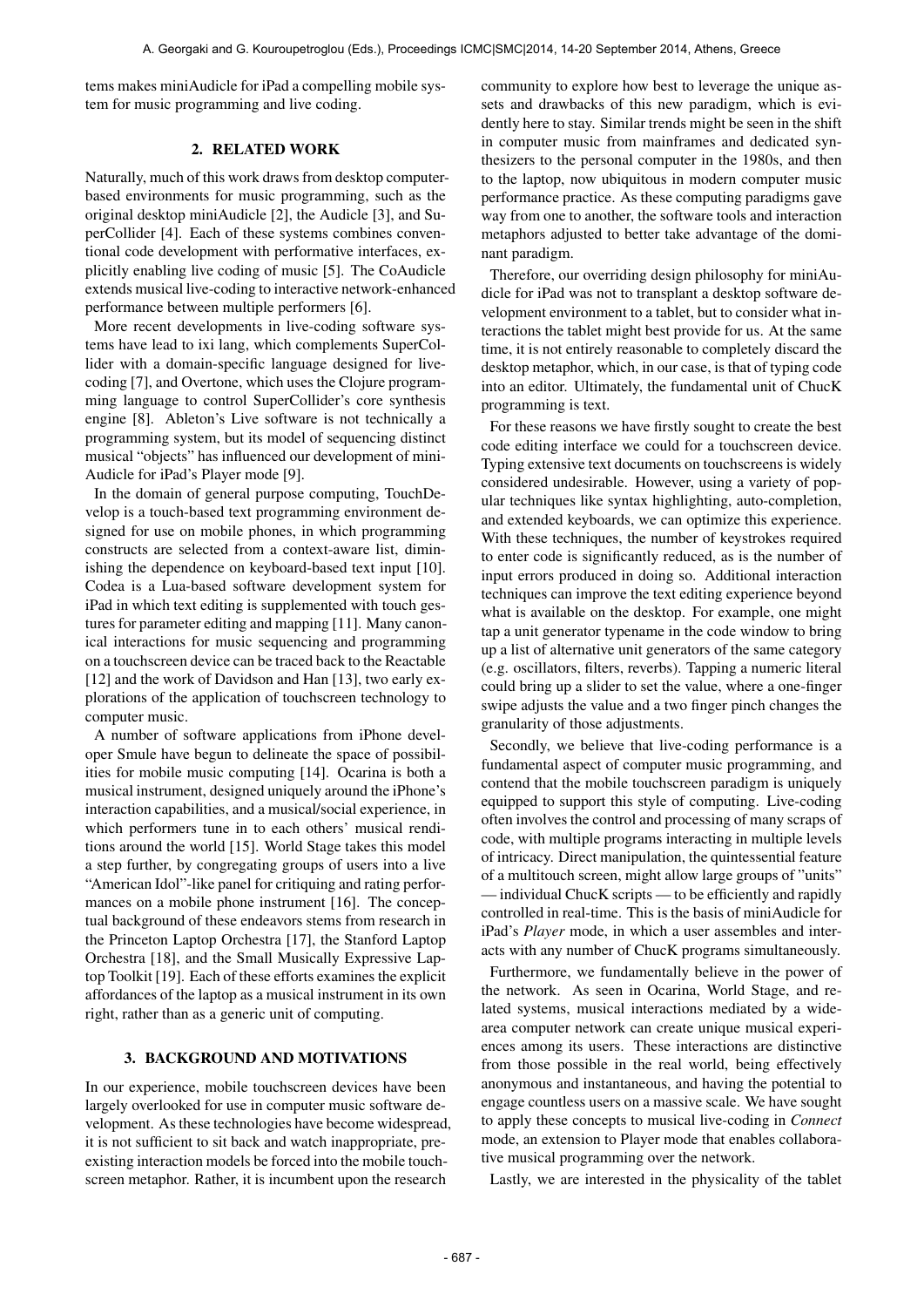form-factor itself. The iPad's hardware design presents a number of interesting possibilities for musical programming. For instance, it is relatively easy to generate audio feedback by directing sound with one's hand from the iPad's speaker to its microphone. A ChucK program could easily tune this feedback to musical ends, while the user maintains manual control over the presence and character of the feedback. The iPad contains a number of environmental sensors, including an accelerometer, gyroscope, and compass. ChucK programs that incorporate these inputs might use them to create a highly gestural musical interaction, using the tablet as both an audio processor and as a physical controller.

# 4. INTERACTION DESIGN

Interaction in miniAudicle for iPad is divided between three primary modes, Editor mode, Player mode, and Connect mode, described individually below. Several interface elements are common to all three modes. First of these is a script browser which allows creating, managing, and selecting individual ChucK programs to load into either mode. Views of ChucK's console output (such as error messages and internal diagnostics) and a list of the ChucK shreds (processes) running in the system are available from the main application toolbar. This toolbar also contains a switch to toggle between Editor and Player modes, while Connect mode, an enhancement of Player mode, is accessed from a button within that mode.

## 4.1 Editor

Editor mode is the primary interface for writing and testing ChucK code. This mode is centered around a touch-based text editing view, in which a single ChucK source document is presented at a time (Figure 2). The document to edit can be changed via the script browser. Once a document is loaded, the text view provides a number of features common to programming text editors, such as syntaxbased text coloring and integrated error reporting. Additionally, the on-screen keyboard has been supplemented with ChucK-specific keys for characters and combinations thereof that appear frequently in ChucK programs. These additional keys include the chuck operator  $(=>)$  and its variants, mathematical operators, a variety of brace characters, additional syntax characters, and the now/dac keywords.

This mode also features buttons for adding, replacing, and removing the currently edited ChucK script, enabling a small degree of on-the-fly programming and performance capabilities.

### 4.2 Player

Player mode is designed for live performance, on-the-fly programming, and real-time musical experimentation . In this mode, selected ChucK scripts are displayed as small tabs in a large open area (Figure 3).

The script tabs can be rearranged in the space by moving them with touch, with new tabs created via the script browser. Each tab has prominent buttons to add the script



Figure 2. Editor mode.

the virtual machine, replace it, and remove it, enabling basic on-the-fly programming of each script in the player (Figure 4).  $\frac{1}{1}$  A script can be added multiple times, and currently running scripts are visualized by one or more glowing dots on that scripts tab. Pressing a dot removes the iteration of the script that that dot represents. An arrow button on the tab pops open a mini-editor for that script, from which the full editor mode can also be opened if desired.

Pressing and holding the add button will cause three more buttons to appear below it, on the left, and on the right: one causes the program to loop infinitely (until it is manually removed), one loops it a user-selected number of times, and one allows sequencing a different script after this script completes. Finite looping and sequencing can be used in conjunction with one another, allowing scripts to run a number of times before advancing to the next script in the sequence. Pressing and holding any tab outside of the button areas will cause delete buttons to appear above all tabs, a common interaction for deleting items from collections in touchscreen apps.

The design of Player mode is theoretically not limited to the touchscreen environment; one can easily imagine a similar design for desktop computers using mouse-andkeyboard interaction. However, touchscreens allow a level of direct, simultaneous interaction with Player mode that is not feasible using keyboard-and-mouse. Using touch con-

<sup>1</sup> A brief ChucK on-the-fly programming primer: adding a script causes it to be compiled and executed, generating whatever sounds and manipulating whatever data it was programmed to do. A script running in the virtual machine is referred to as a *shred*. Replacing it causes the currently executing version of the shred to be removed, and the latest version of the script to replace it. Removing it simply stops it from executing.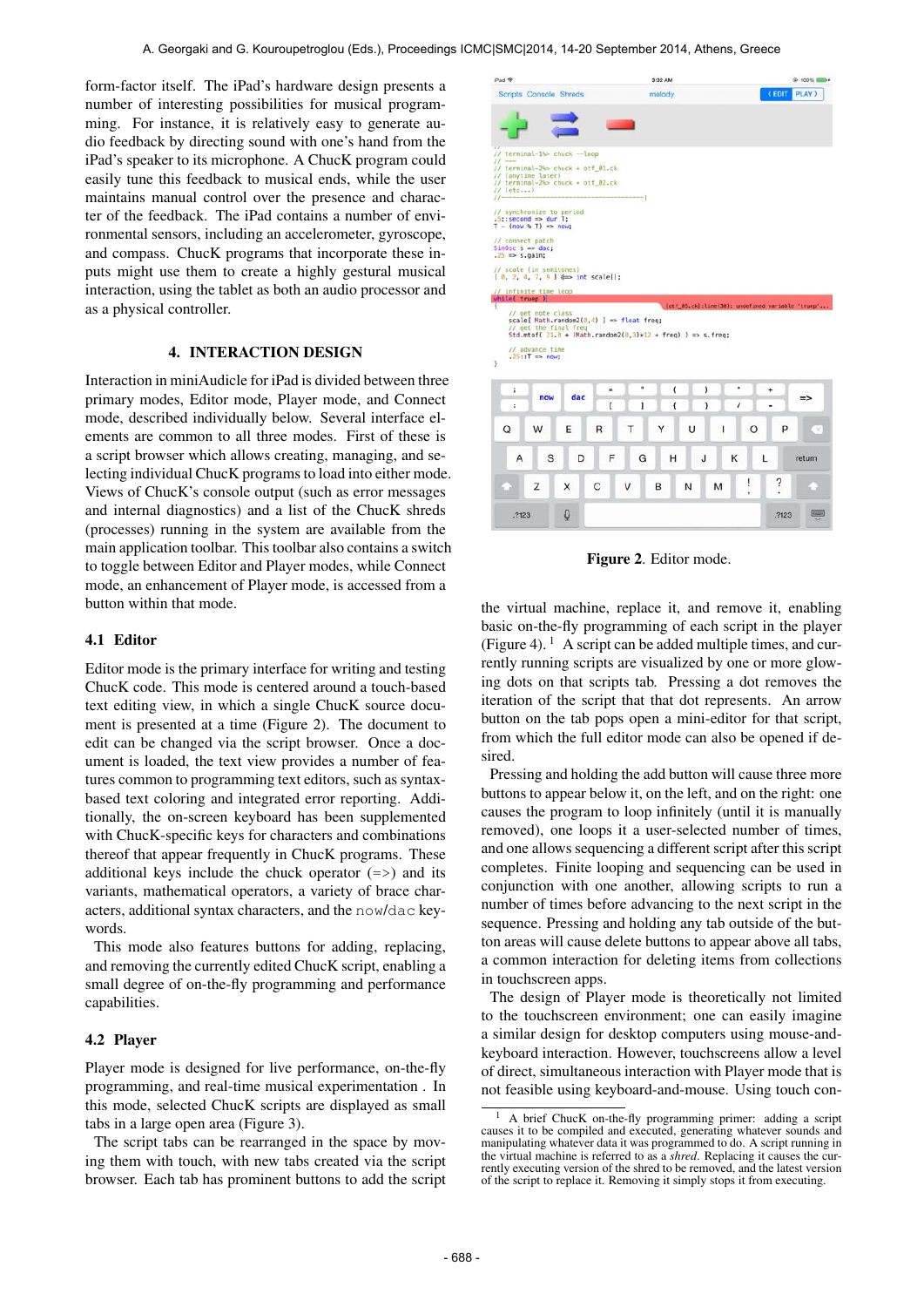

Figure 3. Player mode.

trol, multiple scripts can be fired off or removed instantly, different combinations of shreds can be quickly configured and evaluated, and multiple edited scripts can be replaced on-the-fly in tandem. These sorts of interactions are not impossible in mouse-and-keyboard environments, but typically are held back by the sluggishness of mouse navigation, or require the use of arcane key command sequences.



Figure 4. An individual tab in player mode. In addition to buttons for on-the-fly programming, the green dots represent individual program instances (shreds) that are currently running. Pressing a green dot removes that instance. Pressing the disclosure arrow opens a mini-editor for the script, and modified versions of the script can replace a running shred.

# 4.3 Connect

Connect mode, an extension of Player mode, allows mini-Audicle programmers to collaboratively perform and hack ChucK code over the network (Figure 5). In this mode, multiple Player sessions from disparate iPads are essentially combined into a single session. As networked players add, remove, and modify programs, these changes are propagated to each other player in the session, constructing a single, collaborative performance. Furthermore, looping and sequencing features of Player mode are also enabled in Connect mode, allowing for advanced musical twists and segues.

Connect mode is initiated by pressing the "Connect" button in Player mode, opening a small dialog to allow setting connection parameters, such as username, geographic location, and whether to join an existing session or to create a new one. Once a user is connected to a session (possibly one that he or she just created), a list of other users in the session (if any) is displayed. Each ChucK script tab displays the username of the player who originated it. Tabs are also color-coded to indicate which are owned by the local player and which are owned by remote players — a player can only interact with scripts he or she created, although the source code for each script can be examined by anyone in the session. We intend for the ability to view another player's code to spur code sharing and the dissemination of music software techniques. Finally, a player may disconnect from the session at any time by pressing a "Disconnect" button.



Figure 5. Connect mode.

#### *4.3.1 Network Back-end*

The network interactions that encompass Connect mode are supported by a central miniAudicle server, which manages players, sessions, and the interactions between them. The server software is implemented in Python using the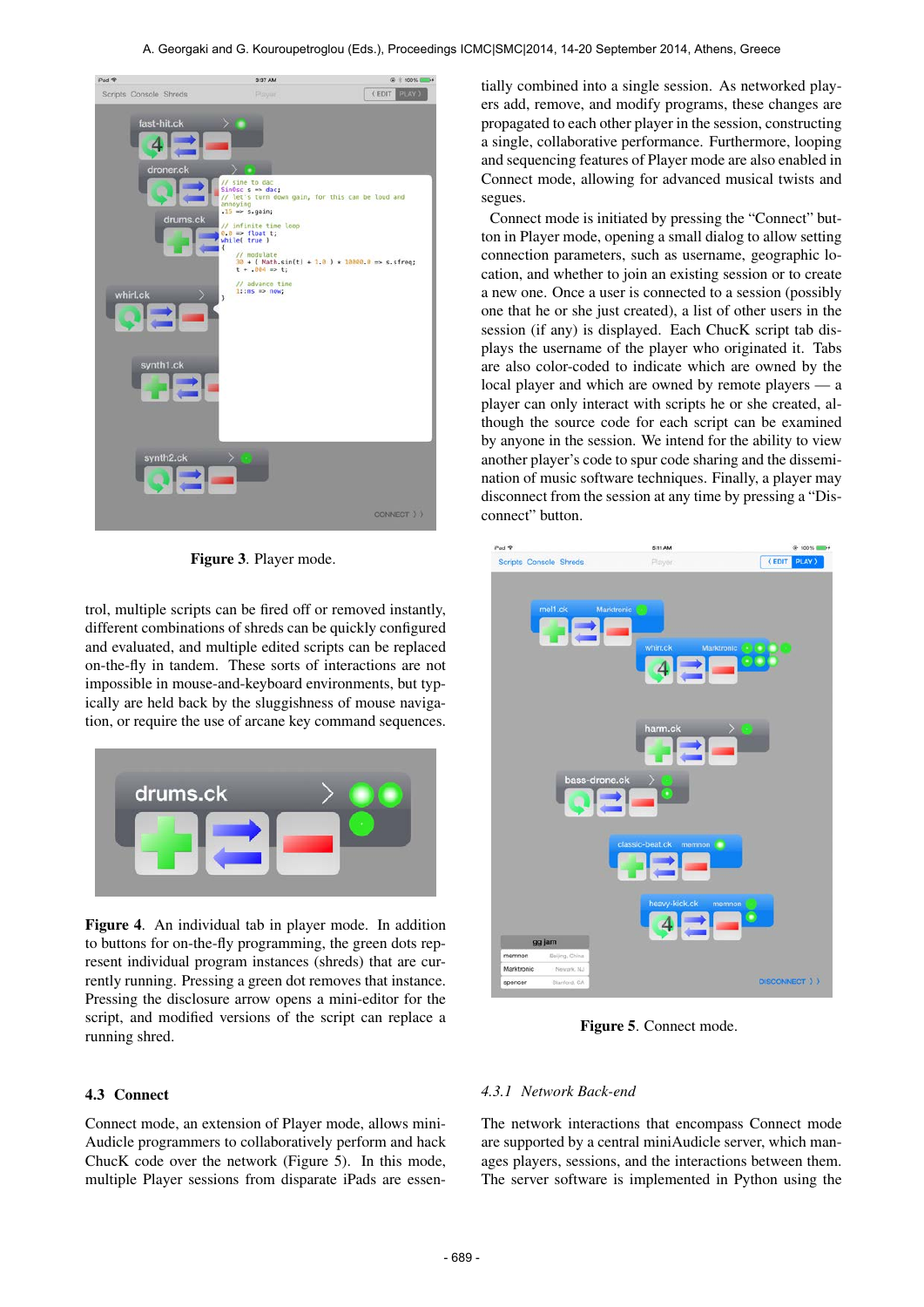Twisted framework, <sup>2</sup> and uses Representational State Transfer (REST) over HTTP to communicate with the client. Each action a player takes in Connect mode is encoded as a JSON data structure, and uploaded to the server.

While engaged in a Connect session, the client software continuously polls the server for new actions, such as a user adding a shred or modifying and replacing an existing shred. When a new action is received from the server, it is immediately enacted on the client. In effect, each client of the session simultaneously runs every ChucK program from every user in the session. As a result, sampleaccuracy between every shred is maintained in a given session on a given client. Using ChucK's innate strong-timing functionality, intricate and consistent rhythmic patterns can be constructed between programs from multiple individuals in a session. However, latency must obviously exist between when, for example, one user adds a shred on his own tablet, and when that action is reflected on another player's tablet over the network. As the practice of networked livecoding in ChucK matures, we anticipate the development of software techniques to address the drawbacks of these physical realities.

# 5. FUTURE WORK AND CONCLUSIONS

Of critical importance in any interactive software system is the evaluation of that system with respect to its goals and overall user experience. We intend to assess miniAudicle for iPad in these regards in upcoming research efforts. This might involve formalized user testing, with users spanning a range of skill levels in ChucK programming, statistical analysis of Connect-mode performance sessions, and the development of touchscreen-based live coding performances in the concert setting.

Yet to be explored in this system is the deeper social dynamics of a networked live-coding community, and how the design of the Connect system might provoke or discourage certain musical behaviors. For example, networked live-coding sessions could be opened for anyone to listen in, and especially popular or productive players on the miniAudicle network might be promoted within it. We chose not to enable explicit communication between Connect players other than the ChucK code itself; it merits consideration whether allowing in-session chat would lead to stronger musical collaboration, or if it would distract from purely musical creative processes. The experience of developing and supervising the World Stage [16] provides many lessons for such building of online musical communities.

We believe that miniAudicle for iPad provides a compelling foundation for the exploration of music programming and live-coding performance on mobile touchscreen devices. A touch-augmented text editor, advanced livecoding functionality, and networked performance features combine into a computer music environment that leverages the principal features of touchscreen computing while retaining the immense expressivity of textual programming. As we apply final touches and polish, we will release miniAudicle for iPad both in the Apple App Store and as source code under an open source license. We hope that this work might help to compel further consideration and research of music programming on mobile touchscreen systems.

### 6. REFERENCES

- [1] G. Wang, "The ChucK audio programming language: A strongly-timed and on-the-fly environ/mentality," Ph.D. dissertation, Princeton University, Princeton, NJ, USA, 2008.
- [2] S. Salazar, G. Wang, and P. Cook, "miniAudicle and ChucK Shell: New interfaces for ChucK development and performance," in *Proceedings of the International Computer Music Conference*, 2006, pp. 63–66.
- [3] G. Wang and P. R. Cook, "The Audicle: A context-sensitive, on-the-fly audio programming environ/mentality," in *Proceedings of the International Computer Music Conference*, 2004, pp. 256–263.
- [4] J. McCartney, "Rethinking the computer music language: Supercollider," *Computer Music Journal*, vol. 26, no. 4, pp. 61–68, 2002.
- [5] N. Collins, A. McLean, J. Rohrhuber, and A. Ward, "Live coding in laptop performance," *Organised Sound*, vol. 8, no. 3, pp. 321–330, 2003.
- [6] G. Wang, A. Misra, P. Davidson, and P. R. Cook, "CoAudicle: A collaborative audio programming space," in *In Proceedings of the International Computer Music Conference*, 2005.
- [7] T. Magnusson, "ixi lang: a SuperCollider parasite for live coding," in *Proceedings of International Computer Music Conference*. University of Huddersfield, 2011, pp. 503–506.
- [8] S. Aaron and A. F. Blackwell, "From Sonic Pi to Overtone: Creative musical experiences with domainspecific and functional languages," in *Proceedings of the First ACM SIGPLAN Workshop on Functional Art, Music, Modeling and Design*. New York, NY, USA: ACM, 2013, pp. 35–46.
- [9] "Ableton Live," [https://www.ableton.com/en/live/.](https://www.ableton.com/en/live/)
- [10] N. Tillmann, M. Moskal, J. de Halleux, and M. Fahndrich, "TouchDevelop: Programming cloud-connected mobile devices via touchscreen," in *Proceedings of the 10th SIGPLAN Symposium on New Ideas, New Paradigms, and Reflections on Programming and Software*, ser. ONWARD '11. New York, NY, USA: ACM, 2011, pp. 49–60.
- [11] S. Sans, "Codea," [http://twolivesleft.com/Codea/,](http://twolivesleft.com/Codea/) accessed: 2014-3-28.
- [12] S. Jordà, G. Geiger, M. Alonso, and M. Kaltenbrunner, "The reacTable: Exploring the synergy between

<sup>2</sup> https://twistedmatrix.com/